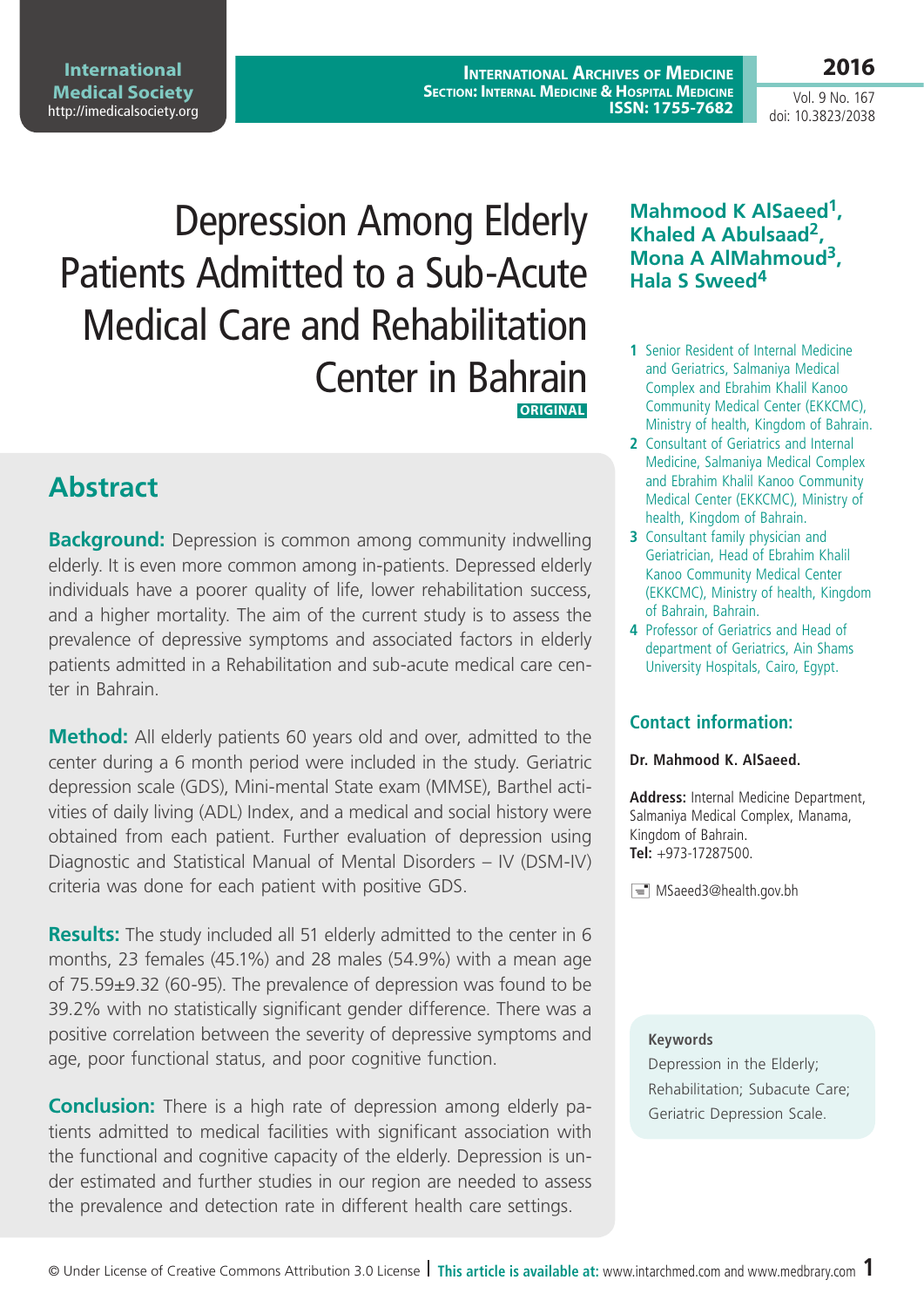**International Archives of Medicine SECTION: INTERNAL MEDICINE & HOSPITAL MEDICINE ISSN: 1755-7682**

Vol. 9 No. 167 doi: 10.3823/2038

**2016**

## **Introduction**

Depression is common among the elderly living in the community affecting up to 12% of the population. It is even more common among ill patients admitted to health care institutions rising up to 29% [Dennis *et al.*, 2012]. In a study conducted in day care centers in the Kingdom of Bahrain the prevalence of positive screening by GDS in elderly attending the centers was as high as 41.7% [Al-Dosseri *et al.*, 2014].

 Depression in the elderly has been linked to numerous socio-demographic factors including age, gender, marital status, educational level, Nursing home stay etc. [Ranjan *et al.*, 2012]. Compared with the younger population, depression in the elderly presents with numerous different and unusual symptoms and a very heterogeneous etiology. It is well accepted that depression affects the outcome and prognosis of hospitalized patients during the acute phase and recovery [Dennis el al, 2012].

Depressive symptoms also correlate negatively with functional status post rehabilitation [Lieberman *et al.*, 1999].

Depression and dementia are also frequently seen together. [Shah *et al.* 2000] Late-life depression has also been suggested to be a prodromal feature of dementia [Denihan *et al.*, 2000]. This is very important to pin point especially in the cases of pseudo-dementia since it is reversible with appropriate treatment [Shah *et al.*, 2000].

Suicidal ideation and loss of self-respect increase the mortality risk [Young *et al.*, 2013]. Major depressive disorder increases the chance of death among both elderly males and females somewhat equally [Schoevers *et al.*, 2000].

Economically, depression can increase the length of hospital stay and cost of treatments. [Dennis *et al.*, 2012] Since depression is usually associated with multiple social problems, it may globally become the disease with the most social burden after ischemic heart disease [Young *et al.*, 2013].

Despite the high prevalence and significance effect of depression on the outcome of health, it remains under diagnosed and undertreated. This might be related to the difficulty of detecting depression since most of the somatic symptoms (loss of appetite, lethargy, and poor concentration) are related to physical illness and the possible underexperience of health care professionals in diagnosing it [Dennis *et al.*, 2012].

 The adoption of preventive strategies and rational allocation of resources to lessen the impact of depression depend mostly on knowing the prevalence and the relative importance of its determinants. So the aim of the current study was to assess for the prevalence of depression and associated factors among elderly cohort attending a sub-acute medical center in the Kingdom of Bahrain.

## **Methods**

A cross sectional study was conducted assessing depression prevalence and its common determinants among patients admitted for post-acute care and rehabilitation center (Ebrahim Khalil Kanoo Community Medical Center - EKKCMC) in Bahrain. The data was taken from the newly implemented system of assessment of elderly patients at EKKCMC. This includes a full comprehensive geriatric assessment of cognition, mood, dependency levels, social status and full medical assessment regarding co morbidities and medications.

After gaining the approval from the administration, all patients admitted during the period from December 2014 to May 2015 (6 Months period) males and females, 60 years old and above, were recruited for the study.

Those less than 60 years age and those who refused or failed to complete the assessment battery (due to unstable health conditions) were excluded from the study.

Reasons for admission included post-acute medical care of various medical and surgical disorders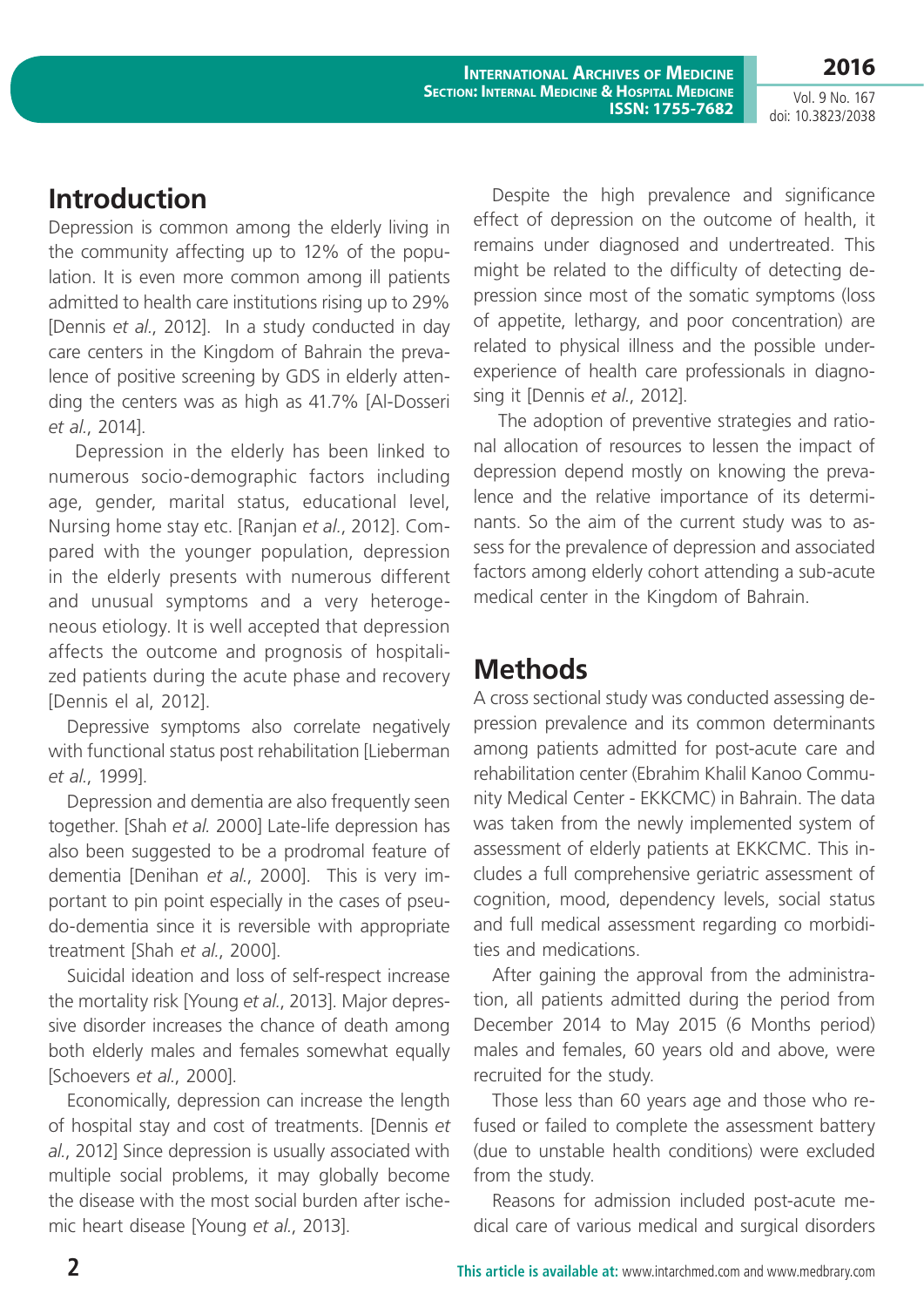**International Archives of Medicine SECTION: INTERNAL MEDICINE & HOSPITAL MEDICINE ISSN: 1755-7682**

Vol. 9 No. 167 doi: 10.3823/2038

**2016**

e.g. post stroke, post hip fracture, post pneumonia, post CCU or ICU admissions, and for involvement in a planned rehabilitation program. The aim of EKKCMC is to optimize patient's Medical and physical conditions to be able to discharge them home or to prepare them for a long term care. The center is currently in a soft opening phase, with total bed capacity of 47 beds amongst them only 28 are actually working.

All patients were subjected to Comprehensive Geriatric Assessment (CGA) including:

Full medical and personal history including educational level, marital status and past history of previous and current illnesses and medications.

Functional assessment was done using the Barthel ADL index (BI) [Katz *et al.*, 1963]. It uses ten variables describing activities of daily living (ADL) and mobility. The BI includes 10 personal activities: feeding, personal toileting, bathing, dressing and undressing, getting on and off a toilet, controlling bladder, controlling bowel, moving from chair to bed and returning, walking on level surface (or propelling a wheelchair if unable to walk) and ascending and descending stairs. Each item is rated in terms of whether the patient can perform the task independently, with some assistance, or is dependent on help based on observation (0=unable, 1=needs help, 2=independent). Total possible scores range from  $0 - 20$ , with lower scores indicating increased disability.

The mini-mental state examination (MMSE) (Arabic translated form) [El Okl *et al.*, 2001] was used for assessment of cognitive function. The MMSE assesses different domains of cognitive function with a total score of 30. The MMSE comprises: 30 questions with 10 devoted to orientation (five regarding time and five regarding place); three items requiring registration of new information (repeating three words); five questions addressing attention and calculation (mental control questions requiring patient to make five serial subtractions of 7 from 100 or spell word backwards); three recall items (remembering the three registration items): eight items

assessing language skills (two naming items, repeating phrase, following a three-step command, reading and following a written command and writing a sentence); and one construction question (copying a figure consisting of two overlapping pentagons). A score less than 24/30, indicates cognitive impairment.

Presence of depression was assessed using Geriatric depression scale 15 items (GDS-15) [Sheikh & Yesavage ,1986] .The GDS short form (15 questions) has been derived from the 30 question version. It has been designed for screening for depressive symptoms in the elderly population excluding any questions relating to the physical symptoms of depression common in old age. Each answer indicating depression counts for one point. Scores greater than 5, are indicative of probable depression. Depression was diagnosed then clinically according to DSM-IV criteria.

Assessment tools were applied by the members of the research team. The collected data was coded, tabulated, and statistically analyzed using SPSS program (Statistical Package for Social Sciences) software version 17. Qualitative data was presented in the form of frequency tables (number and percentage). Quantitative data was presented in form of mean ± standard. Pearson correlation coefficient was performed to test correlation between 2 quantitative variables, while Independent samplet test was also used to compare two groups with quantitative continuous variables.

## **Results**

After applying the inclusion and exclusion criteria, the study included 51 elderly, 23 females (45.1%) and 28 males (54.9%) with a mean age of 75.59±9.32 (60-95). None of the participants were screened or diagnosed to have depression before the current study.

The mean MMSE score was 16.34± 8.95 (0-30), that of the Barthel index was  $5.59\pm 3.93$  (0-15), while the mean GDS score was 5.74±3.87 (0-13)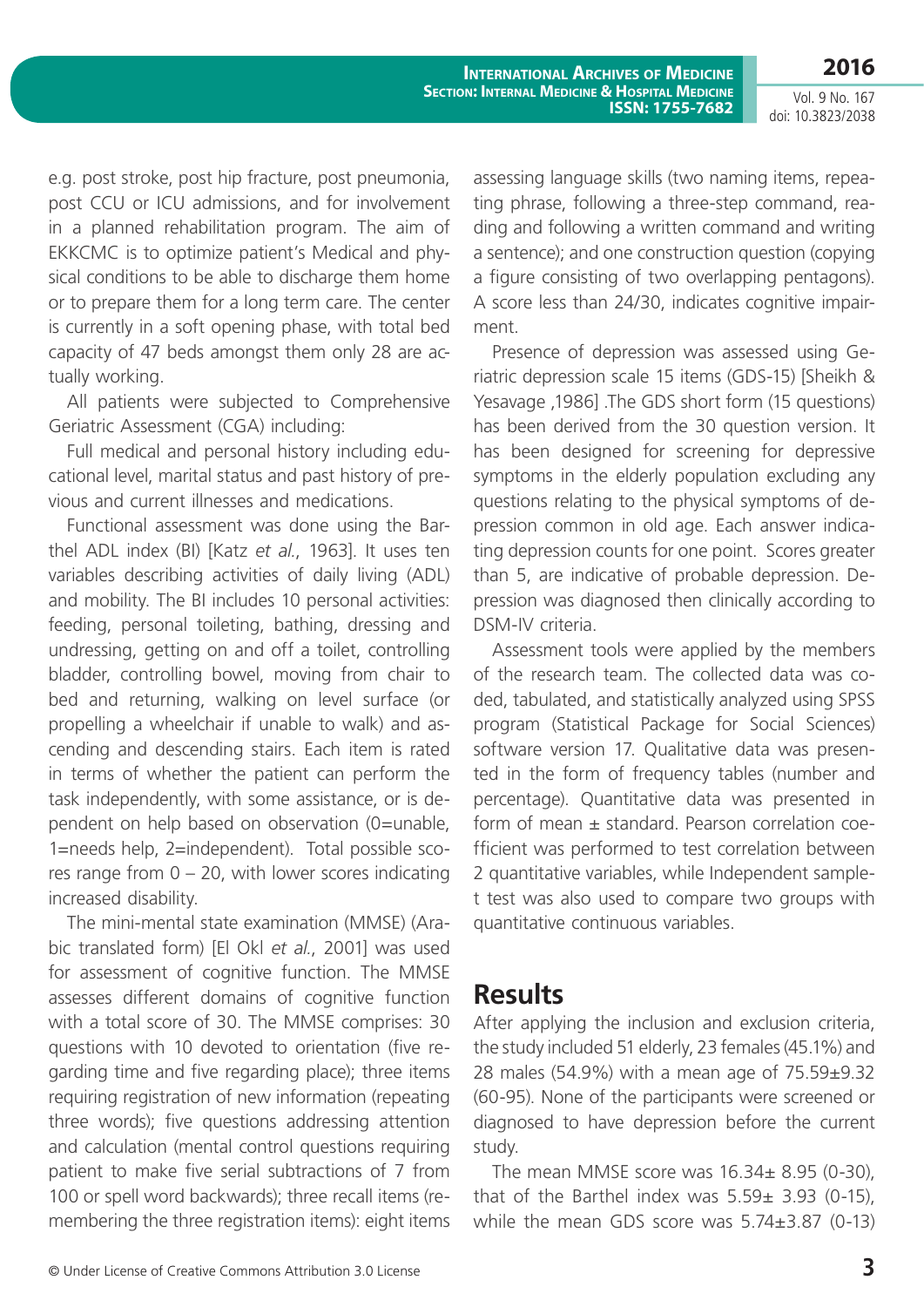Vol. 9 No. 167 doi: 10.3823/2038

with no statistically significant gender difference for each.

The prevalence of depressed mood (using GDS and confirmed with DSM-IV) was 39.2% (n=20), with no statistically significant gender difference (p=0.254). The mean age of depressed was77.80±10.92 compared with a mean age of 74.16±8.00 for the nondepressed elderly with no statistical significant difference (t=1.372, p=0.176). 90% (n=18) of those depressed were found to be cognitively impaired with statistically significant difference **(Table 1)**.

### **Table 1.**

| <b>Variable</b>         | Depressed<br>$(N=20)$ |               | <b>Not</b><br>depressed<br>$(N=31)$ |               | <b>Total</b><br>group<br>$(N=51)$ |               | <b>Significant</b><br><b>associations</b> |       |
|-------------------------|-----------------------|---------------|-------------------------------------|---------------|-----------------------------------|---------------|-------------------------------------------|-------|
|                         | N                     | $\frac{1}{2}$ | N                                   | $\frac{0}{0}$ | N                                 | $\frac{1}{2}$ | $X^2$                                     | р     |
| Age group               |                       |               |                                     |               |                                   |               |                                           |       |
| 60-65                   | 3                     | 15            | $\overline{4}$                      | 12.9          | 7                                 | 13.7          | 8.517                                     | 0.074 |
| 66-70                   | 3                     | 15            | 7                                   | 72.6          | 10                                | 19.6          |                                           |       |
| $71 - 75$               | 3                     | 15            | 8                                   | 25.8          | 11                                | 21.6          |                                           |       |
| 76-80                   | 1                     | 5             | 7                                   | 22.6          | 8                                 | 15.7          |                                           |       |
| $80+$                   | 10                    | 50            | 5                                   | 16.1          | 15                                | 29.4          |                                           |       |
| Gender                  |                       |               |                                     |               |                                   |               |                                           |       |
| Male                    | 9                     | 45            | 19                                  | 61.3          | 28                                | 54.9          | 1.303                                     | 0.254 |
| Female                  | 11                    | 55            | 12                                  | 38.7          | 23                                | 45.1          |                                           |       |
| Marital state           |                       |               |                                     |               |                                   |               |                                           |       |
| Widowed                 | 11                    | 55            | 14                                  | 45.2          | 25                                | 49            |                                           |       |
| Married                 | 9                     | 45            | 15                                  | 48.4          | 24                                | 47.1          | 2.258                                     | 0.323 |
| Single                  | $\Omega$              | $\Omega$      | $\overline{\phantom{0}}$            | 6.5           | $\overline{\phantom{0}}$          | 3.9           |                                           |       |
| Cognitively<br>impaired | 18                    | 90            | 15                                  | 48.4          | 33                                | 64.7          | 9.218                                     | 0.002 |

Statistically significant positive correlation was found between age and GDS score **(Table 2)**; so, the older the age, the higher the GDS score, i.e. the more the risk for depression. In the other hand, Statistically significant negative correlation was found between both MMSE , Barthel score and GDS score **(Table 2)**, so the higher the GDS score, the lower the score of both MMSE and Barthel index i.e. the more the risk for cognitive and functional impair-

ment. The number of diseases each participant has was added to get chronic diseases sum, the mean number of diseases was 3.14±1.48 (1-6) with no significant correlation with the GDS score **(Table 2)**.

**Table 2.** Correlation between GDS score and age, MMSE, Barthel score and number of diseases

| <b>Variable</b> | <b>GDS</b> |       |  |  |  |
|-----------------|------------|-------|--|--|--|
|                 | r          | D     |  |  |  |
| Age             | 0.344      | 0.019 |  |  |  |
| <b>MMSE</b>     | $-0.647$   | 0.000 |  |  |  |
| Barthel index   | $-0.466$   | 0.001 |  |  |  |
| Sum of diseases | $-0.127$   | 0.399 |  |  |  |

## **Discussion**

Depression is the most common mood disorder in elderly People [Raspopovic *et al.*, 2014]. Because of its devastating consequences, late life depression is an important public health problem. It is associated with increased risk of morbidity, increased risk of suicide, decreased physical, cognitive and social functioning, and greater self-neglect, all of which are in turn associated with increased mortality [Blazer, 2003]. Risk factors leading to the development of late life depression, likely comprise complex interactions among genetic vulnerabilities, cognitive diathesis, age-associated neurobiological changes, and stressful events [Fiske *et al.*, 2009].

Community-based mental health studies have revealed that the point prevalence of depressive disorders in the elderly population of the world varies between 10% and 20%, depending on cultural situations [Barua *et al.*, 2011].

The prevalence of major depressive disorder in community samples of adults aged 65 and older ranged from 1-5% in most large-scale epidemiological investigations internationally [Fiske *et al.*, 2009]. Clinically significant depressive symptoms, was found in approximately 15% of communitydwelling older adults [Blazer, 2003].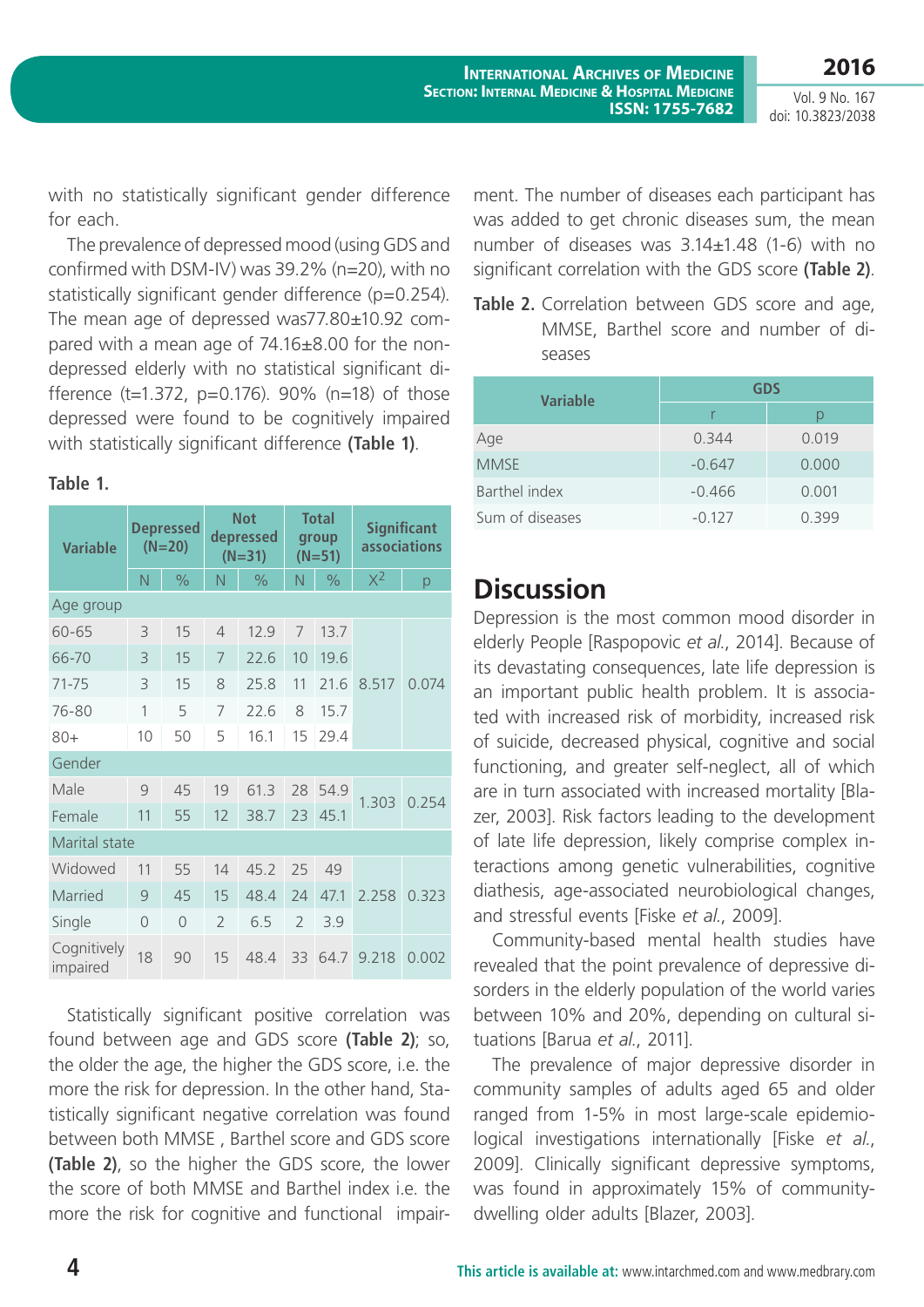**2016** Vol. 9 No. 167

doi: 10.3823/2038

Rates of major depression among older adults are substantially higher in particular subsets of the older adult population, including medical outpatients (5-10%, though estimates vary widely), medical inpatients (10-12%), and residents of long term care facilities (14 to 42%) [Blazer, 2003; Djernes, 2006].

The current study is one of the first of its kind in Bahrain. It was conducted in EKKCMC which is a sub-acute medical care and rehabilitation center providing new services in Bahrain for patients that need medical and physical attention after passing prolonged acute phase of illness with longer admission periods in acute care facilities.

 The study included 51 elderly, 23 females (45.1%) and 28 males (54.9%) with a mean age of 75.59±9.32. The prevalence of depression was found to be 39.2%.

Another study done in 2011 assessing health care centre attendees in the Kingdom of Bahrain found the prevalence to be 41.7% [Al-Dosseri *et al.* 2013].

Although studies have shown rates of depression to be higher in older women than in older men [Djernes, 2006], the current study found no statistical significant gender difference.

The current study also showed positive correlation between the severity of depressive symptoms and age, poor functional status, and poor cognitive function.

Evidences have suggested that depression increases the risk of cognitive impairment and functional disability [Lebowitz *et al.*, 1997; Charney *et al.*, 2003].

Disability is associated with increases in depressive symptom scores [Yang, 2006].

Increasing levels of depressive symptoms in elderly hip fracture patients was found to influence short-term functional outcome. Failure to identify such patients is a missed opportunity for possible improvement of early functional outcome after hip fracture in elderly [Raspopovic *et al.*, 2014].

Late onset depression and cognitive impairment often occur together, suggesting a close association between them [Jorm, 2001; Zubenko *et al.*, 2003].

Cognitive impairment and depression are linked by structural and functional alterations in cortical and sub-cortical brain areas regulating processing of emotional and cognitive information [Papazacharias & Nardini, 2012].

Some studies found that depression is a risk factor for the development of cognitive decline [Paterniti *et al.*, 2002; Green *et al.*, 2003], whereas others could not confirm this finding [Cervilla *et al.*, 2000; Broday *et al.*, 2003].

Wilson *et al.* suggested that depression precedes cognitive decline in old age [Wilson *et al.*, 2004].

Although virtually any serious or chronic condition can produce a depressive reaction, the current study did not find significant association with any, neither of the available diseases nor with the sum of these diseases. This might be due to the nature of the sample recruited from sub-acute care facility or due to small sample size.

There is no doubt that there is a high rate of depression among elderly patients admitted to medical facilities. As it was obvious from our study that none of our patients was diagnosed or screened for depression, it is commonly under-detected and under-treated most likely due to an overlap with somatic symptoms [Cullum *et al.* 2006]. Globally, the prevalence of depression in Asia is higher than Europe and the Americas looking at the community [Barua *et al.*, 2011]. The percentages are much higher for patients admitted to hospital with acute or chronic illnesses.

Still the results of the current study are limited with the small sample size, collected from a single center and the lack of follow up data after management of depression, whether it had positive impact on the quality of life of our elderly or not.

Further studies in our region are needed to assess the prevalence and detection rate in different health care settings. Early screening for depressive symptoms enables early initiation of psychological and/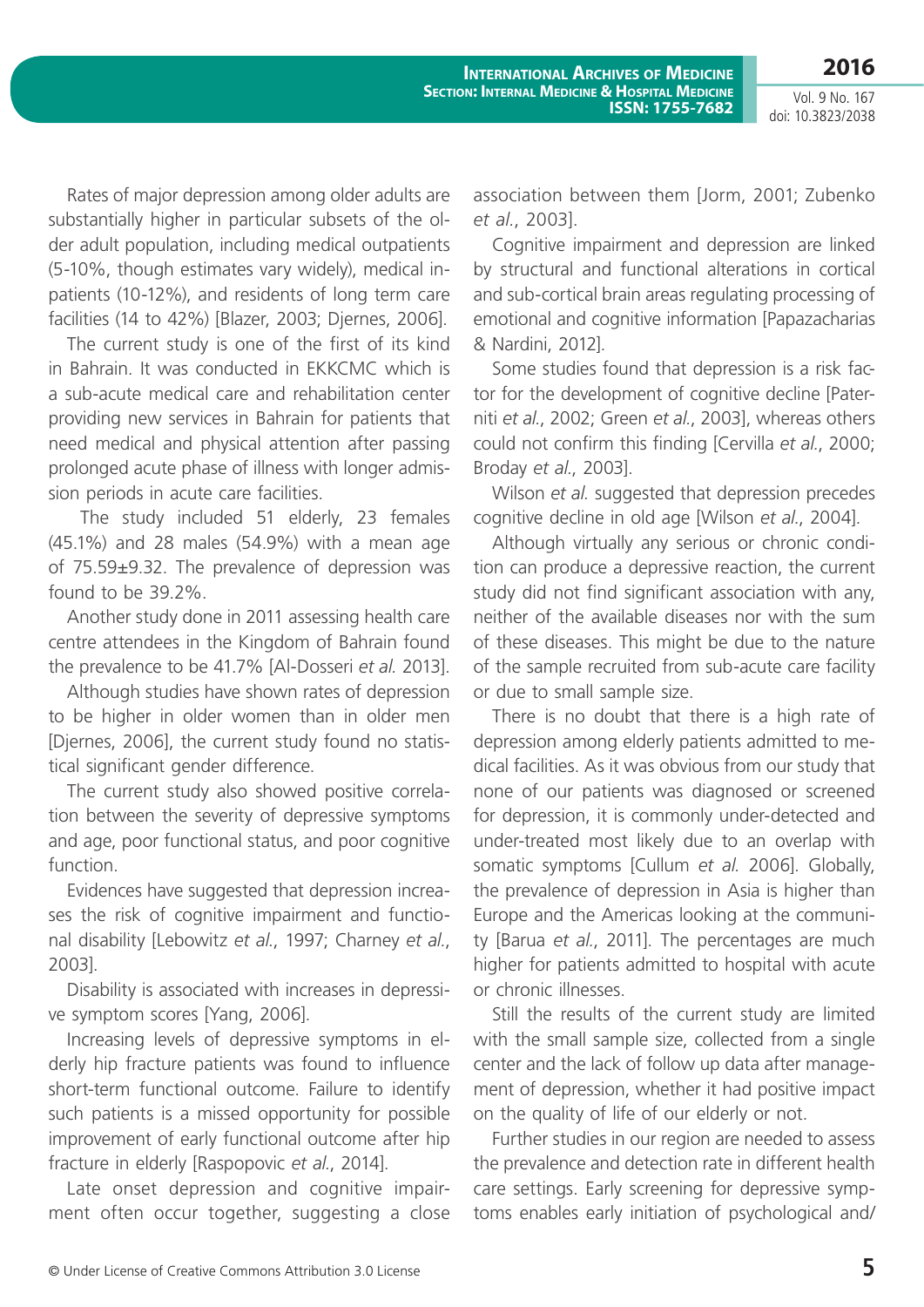Vol. 9 No. 167 doi: 10.3823/2038

or pharmacological treatment. Such an approach might alter the negative influence of depression on short- and long-term functional outcomes after acute illness thus avoiding long hospital stay and promoting successful rapid cure and discharges with elimination of cost of acute beds care.

 It is also worth mentioning that studies are needed to assess the success rate of intervention in depressed individuals in our region.

# **Acknowledgment**

We would like to thank the MOH in Kingdome of Bahrain for the ultimate support given to us to conduct the study and to thank EKKCMC administration and staff including nursing and physiotherapy departments for their help and support.

Creating EKKCMC by Bahrain MOH was a great step towards optimizing health care for a big sector of patients most of them were elderly. The help and support we got to start the services in EKKCMC and to start implementing the assessment system and then to use it to conduct the study actually reflects the enthusiastic intentions of Bahrain MOH to start a new era in implementing geriatric medicine as a subspecialty of medicine needed for supporting elderly population health care in Kingdom of Bahrain,

## **References**

- **•** Dennis M, Kadri A, Coffey J (2012). Depression in older people in the general hospital: A systematic review of screening instruments. Age and Ageing. 41: 148-154
- **•** Al-Dosseri H, Khalil A, Matooq S, Al-Junaidi N, Aldoy G, Othman R. The Prevalence of Depression among Elderly Attending Daycare Centers. Bahrain Medical Bulletin; Sep2014, 36(3):1
- **•** Ranjan S, Bhattarai A, Dutta M (2013). Prevalence of depression among elderly people living in old age home in the capital city Kathmandu. Health Renaissance .11(3):213-218
- Shah D C, Evans M, King D (2000). Prevalence of mental illness in a rehabilitation unit for older adults. Postgrad Med J .76:153-156
- **•** Denihan A, Kirby M, Bruce I,*et al.* (2000). Three-year prognosis of depression in the community-dwelling elderly. Br J Psychiatry. 176:453-457.
- **•** Young J & Lee Y (2013). Factors Influencing Depression among Elderly Patients in Geriatric Hospitals. J. Phys. Ther. Sci. 25: 1445-1449,
- **•** Schoevers R, Geerlings M, Beekman A, *et al.* (2000). Association of depression and gender with mortality in old age. Results from the Amsterdam Study of the Elderly (AMSTEL). Br J Psychiatry. 177:336-42.
- **•** Katz S, Ford AB, Moskowitz AW *et al.* (1963): Studies of illness in the aged. The index of ADL: a standardized measure of biological and psychosocial function. JAMA 185: 914-919.
- **•** El Okl MA, El banouby MH, Mortagy AK, *et al.*, (2001): Prevalence of AD and other types of dementia in Egypt. Tenth Congress of the International Psychogeriatrics Association. International Psychogeriatrics 13(2):114-S
- **•** Sheikh JI, and Yesavage JA. (1986): Geriatric Depression Scale: Recent evidence and development of a shorter version. Clin Gerontol 5;165-172.
- **•** Raspopovic D, Maric N, Nedeljkovic U, *et al.* (2014). Do depressive symptoms on hospital admission impact early functional outcome in elderly patients with hip fracture? Psychogeriatrics. 14(2):118-23
- **•** Blazer DG (2003). Depression in late life: Review and commentary. J. Gerontol. A Biol. Sci. Med. Sci 58:249-65.
- **•** Fiske A, Loebach J Wetherell, Gatz M (2009). Depression in Older Adults. Annu Rev Clin Psychol. 5: 363-389.
- **•** Barua A, Ghosh M, Kar N, Basiliod MA (2011). Prevalence of depressive disorders in the elderly. Ann Saudi Med. 31(6): 620- 624.
- **•** Djernes JK (2006). Prevalence and predictors of depression in populations of elderly: A review. Acta Psychiatr. Scand .113:372- 87.
- **•** Lebowitz BD (1997).: Diagnosis and treatment of depression in late life: consensus statement update. JAMA. 278:1186-1190.
- **•** Charney DS (2003). Depression and Bipolar Support Alliance. Depression and Bipolar Support Alliance consensus statement on the unmet needs in diagnosis and treatment of mood disorders in late life. Arch Gen Psychiatry 60:664-672.
- **•** Yang Y (2006). How does functional disability affect depressive symptoms in late life? The role of perceived social support and psychological resources. J. Health Soc. Behav .47:355-72.
- **•** Jorm AF (2001): History of depression as a risk factor for dementia: an updated review. Aust N Z J Psychiatry 35: 776-81.
- **•** Zubenko GS, Zubenko WN, McPherson S, *et al.*, (2003): A collaborative study of the emergence and clinical features of the major depressive syndrome of Alzheimer's disease. Am J Psychiatry 160: 857-66.
- **•** Papazacharias A & Nardini M (2012): The relationship between depression and cognitive deficits. Psychiatria Danubina, 24(1): 179-182
- **•** Paterniti S, Verider-Taillerfer MH, Dufouil C, Alpérovitch A (2002): Depressive symptoms and cognitive decline in elderly people. Br J Psychiatry 181: 406-10.